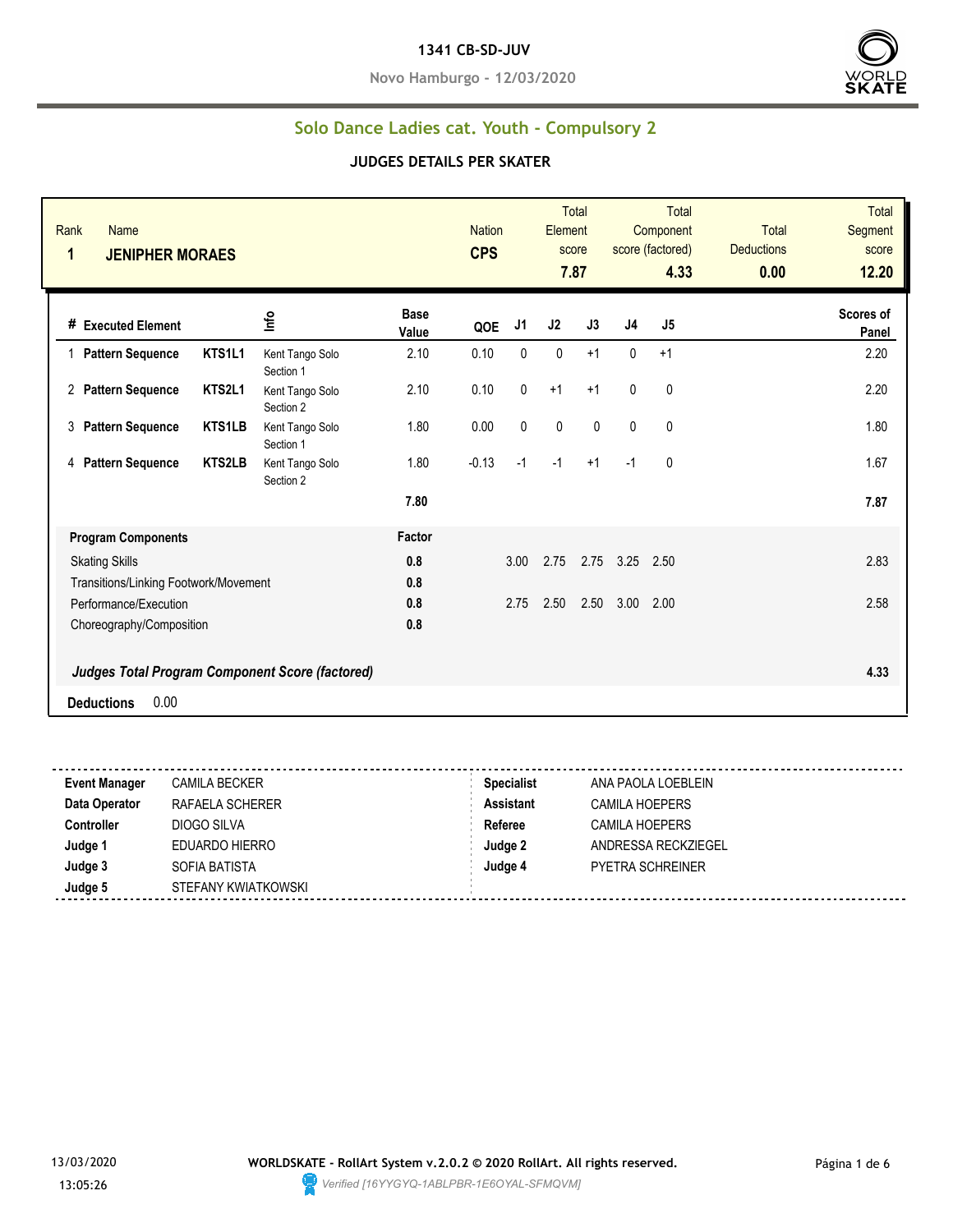| REVISED 12-03-20 16:53:30<br>Rank<br><b>Name</b><br>$\overline{2}$<br><b>STELA GARCIA</b> |                     |                              |                      | <b>Nation</b><br><b>APA</b> |                | Element     | <b>Total</b><br>score<br>7.30 |                | <b>Total</b><br>Component<br>score (factored)<br>4.34 | <b>Total</b><br><b>Deductions</b><br>$-0.50$ | Total<br>Segment<br>score<br>11.14 |
|-------------------------------------------------------------------------------------------|---------------------|------------------------------|----------------------|-----------------------------|----------------|-------------|-------------------------------|----------------|-------------------------------------------------------|----------------------------------------------|------------------------------------|
| # Executed Element                                                                        |                     | 울                            | <b>Base</b><br>Value | QOE                         | J <sub>1</sub> | J2          | J3                            | J <sub>4</sub> | J5                                                    |                                              | Scores of<br>Panel                 |
| <b>Pattern Sequence</b>                                                                   | KTS1LB              | Kent Tango Solo<br>Section 1 | 1.80                 | $-0.13$                     | $-1$           | 0           | $-1$                          | $\mathbf{0}$   | $-1$                                                  |                                              | 1.67                               |
| 2 Pattern Sequence                                                                        | <b>KTS2LB</b>       | Kent Tango Solo<br>Section 2 | 1.80                 | 0.00                        | $\pmb{0}$      | $-1$        | $\mathbf 0$                   | $\mathbf 0$    | $\mathbf 0$                                           |                                              | 1.80                               |
| 3 Pattern Sequence                                                                        | KTS1L1              | Kent Tango Solo<br>Section 1 | 2.10                 | 0.00                        | $\pmb{0}$      | $\mathbf 0$ | $\pmb{0}$                     | $-1$           | $\mathbf 0$                                           |                                              | 2.10                               |
| 4 Pattern Sequence                                                                        | <b>KTS2LB</b>       | Kent Tango Solo<br>Section 2 | 1.80                 | $-0.07$                     | $\mathbf 0$    | $-1$        | $\mathbf 0$                   | $-1$           | 0                                                     |                                              | 1.73                               |
|                                                                                           |                     |                              | 7.50                 |                             |                |             |                               |                |                                                       |                                              | 7.30                               |
| <b>Program Components</b>                                                                 |                     |                              | Factor               |                             |                |             |                               |                |                                                       |                                              |                                    |
| <b>Skating Skills</b>                                                                     |                     |                              | 0.8                  |                             | 3.25           | 3.00        | 2.50                          | 2.50           | 3.25                                                  |                                              | 2.92                               |
| Transitions/Linking Footwork/Movement                                                     |                     |                              | 0.8                  |                             |                |             |                               |                |                                                       |                                              |                                    |
| Performance/Execution                                                                     |                     |                              | 0.8                  |                             | 3.50           | 2.25        | 2.50                          | 2.50           | 2.50                                                  |                                              | 2.50                               |
| Choreography/Composition                                                                  |                     |                              | 0.8                  |                             |                |             |                               |                |                                                       |                                              |                                    |
| <b>Judges Total Program Component Score (factored)</b>                                    |                     |                              |                      |                             |                |             |                               |                |                                                       |                                              | 4.34                               |
| $-0.50$<br><b>Deductions</b>                                                              | Music Violation:0,5 |                              |                      |                             |                |             |                               |                |                                                       |                                              |                                    |
|                                                                                           |                     |                              |                      |                             |                |             |                               |                |                                                       |                                              |                                    |

| <b>Event Manager</b> | <b>CAMILA BECKER</b> | <b>Specialist</b> | ANA PAOLA LOEBLEIN    |
|----------------------|----------------------|-------------------|-----------------------|
| Data Operator        | RAFAELA SCHERER      | <b>Assistant</b>  | <b>CAMILA HOEPERS</b> |
| <b>Controller</b>    | DIOGO SILVA          | Referee           | <b>CAMILA HOEPERS</b> |
| Judge 1              | EDUARDO HIERRO       | Judge 2           | ANDRESSA RECKZIEGEL   |
| Judge 3              | SOFIA BATISTA        | Judge 4           | PYETRA SCHREINER      |
| Judge 5              | STEFANY KWIATKOWSKI  |                   |                       |
|                      |                      |                   |                       |

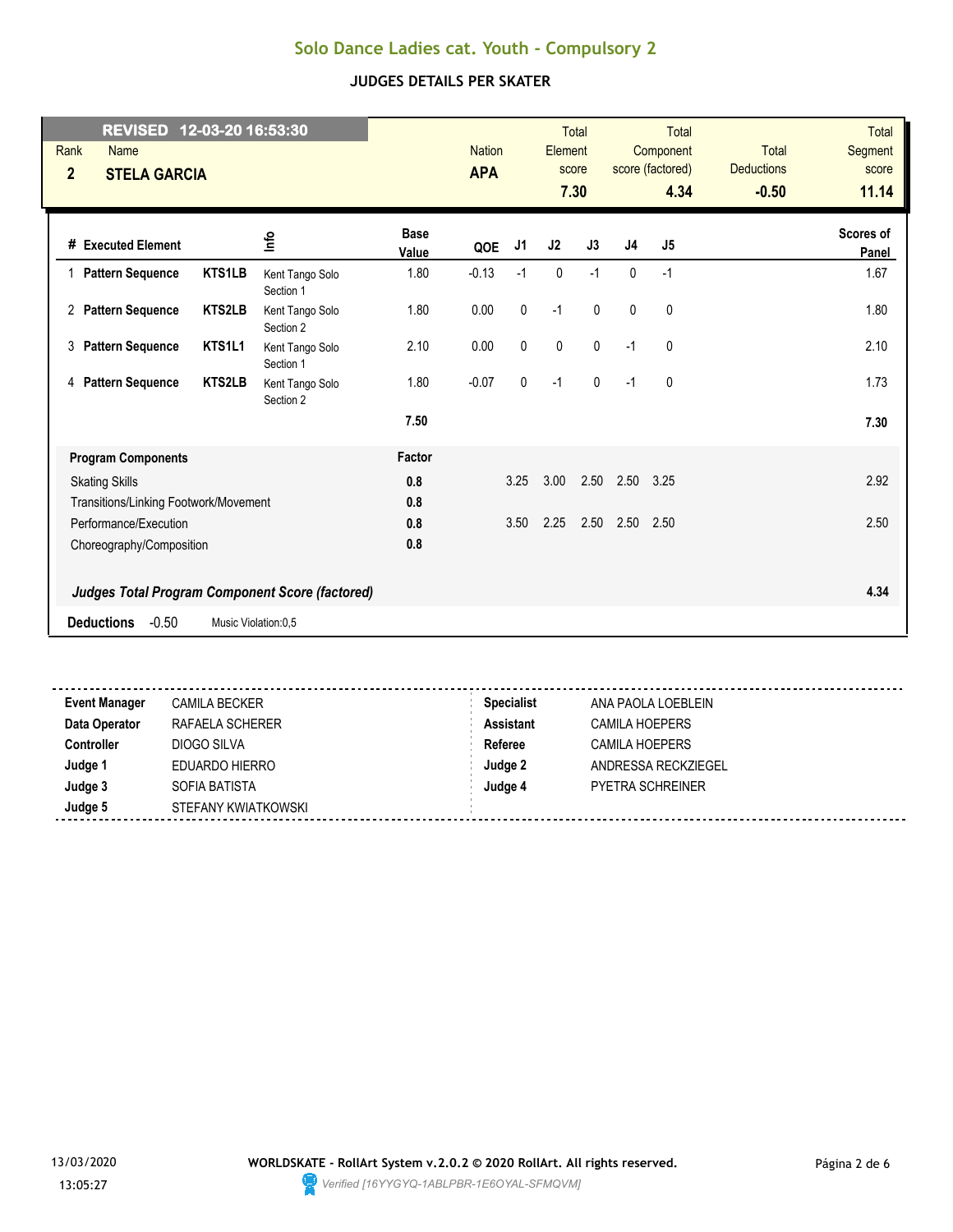| Rank<br><b>Name</b><br>3<br><b>NICOLLE SOARES</b>      |               |                              |                      | <b>Nation</b><br><b>PAP</b> |                | Element        | <b>Total</b><br>score<br>6.33 |                | Total<br>Component<br>score (factored)<br>3.40 | <b>Total</b><br><b>Deductions</b><br>0.00 | <b>Total</b><br>Segment<br>score<br>9.73 |
|--------------------------------------------------------|---------------|------------------------------|----------------------|-----------------------------|----------------|----------------|-------------------------------|----------------|------------------------------------------------|-------------------------------------------|------------------------------------------|
| # Executed Element                                     |               | ٩ų                           | <b>Base</b><br>Value | QOE                         | J <sub>1</sub> | J <sub>2</sub> | J3                            | J <sub>4</sub> | J5                                             |                                           | Scores of<br>Panel                       |
| 1 Pattern Sequence                                     | <b>KTS1LB</b> | Kent Tango Solo<br>Section 1 | 1.80                 | $-0.20$                     | $-1$           | $-1$           | $-1$                          | $-1$           | 0                                              |                                           | 1.60                                     |
| 2 Pattern Sequence                                     | <b>KTS2LB</b> | Kent Tango Solo<br>Section 2 | 1.80                 | $-0.20$                     | $-2$           | $-1$           | $-1$                          | $-1$           | 0                                              |                                           | 1.60                                     |
| <b>Pattern Sequence</b><br>3                           | KTS1LB        | Kent Tango Solo<br>Section 1 | 1.80                 | $-0.27$                     | $-1$           | $-2$           | $-2$                          | $\Omega$       | $-1$                                           |                                           | 1.53                                     |
| <b>Pattern Sequence</b><br>4                           | <b>KTS2LB</b> | Kent Tango Solo<br>Section 2 | 1.80                 | $-0.20$                     | $-1$           | $-1$           | $-2$                          | $-1$           | 0                                              |                                           | 1.60                                     |
|                                                        |               |                              | 7.20                 |                             |                |                |                               |                |                                                |                                           | 6.33                                     |
| <b>Program Components</b>                              |               |                              | Factor               |                             |                |                |                               |                |                                                |                                           |                                          |
| <b>Skating Skills</b>                                  |               |                              | 0.8                  |                             | 2.25           | 2.25           | 2.00                          | 2.25           | 2.25                                           |                                           | 2.25                                     |
| Transitions/Linking Footwork/Movement                  |               |                              | 0.8                  |                             |                |                |                               |                |                                                |                                           |                                          |
| Performance/Execution                                  |               |                              | 0.8                  |                             | 2.25           | 2.00           | 1.75                          | 2.00           | 2.00                                           |                                           | 2.00                                     |
| Choreography/Composition                               |               |                              | 0.8                  |                             |                |                |                               |                |                                                |                                           |                                          |
| <b>Judges Total Program Component Score (factored)</b> |               |                              |                      |                             |                |                |                               |                |                                                |                                           | 3.40                                     |
| 0.00<br><b>Deductions</b>                              |               |                              |                      |                             |                |                |                               |                |                                                |                                           |                                          |
|                                                        |               |                              |                      |                             |                |                |                               |                |                                                |                                           |                                          |

| <b>Event Manager</b> | <b>CAMILA BECKER</b> | <b>Specialist</b> | ANA PAOLA LOEBLEIN      |
|----------------------|----------------------|-------------------|-------------------------|
| Data Operator        | RAFAELA SCHERER      | <b>Assistant</b>  | <b>CAMILA HOEPERS</b>   |
| <b>Controller</b>    | DIOGO SILVA          | Referee           | CAMILA HOEPERS          |
| Judge 1              | EDUARDO HIERRO       | Judge 2           | ANDRESSA RECKZIEGEL     |
| Judge 3              | SOFIA BATISTA        | Judge 4           | <b>PYETRA SCHREINER</b> |
| Judge 5              | STEFANY KWIATKOWSKI  |                   |                         |
|                      |                      |                   |                         |

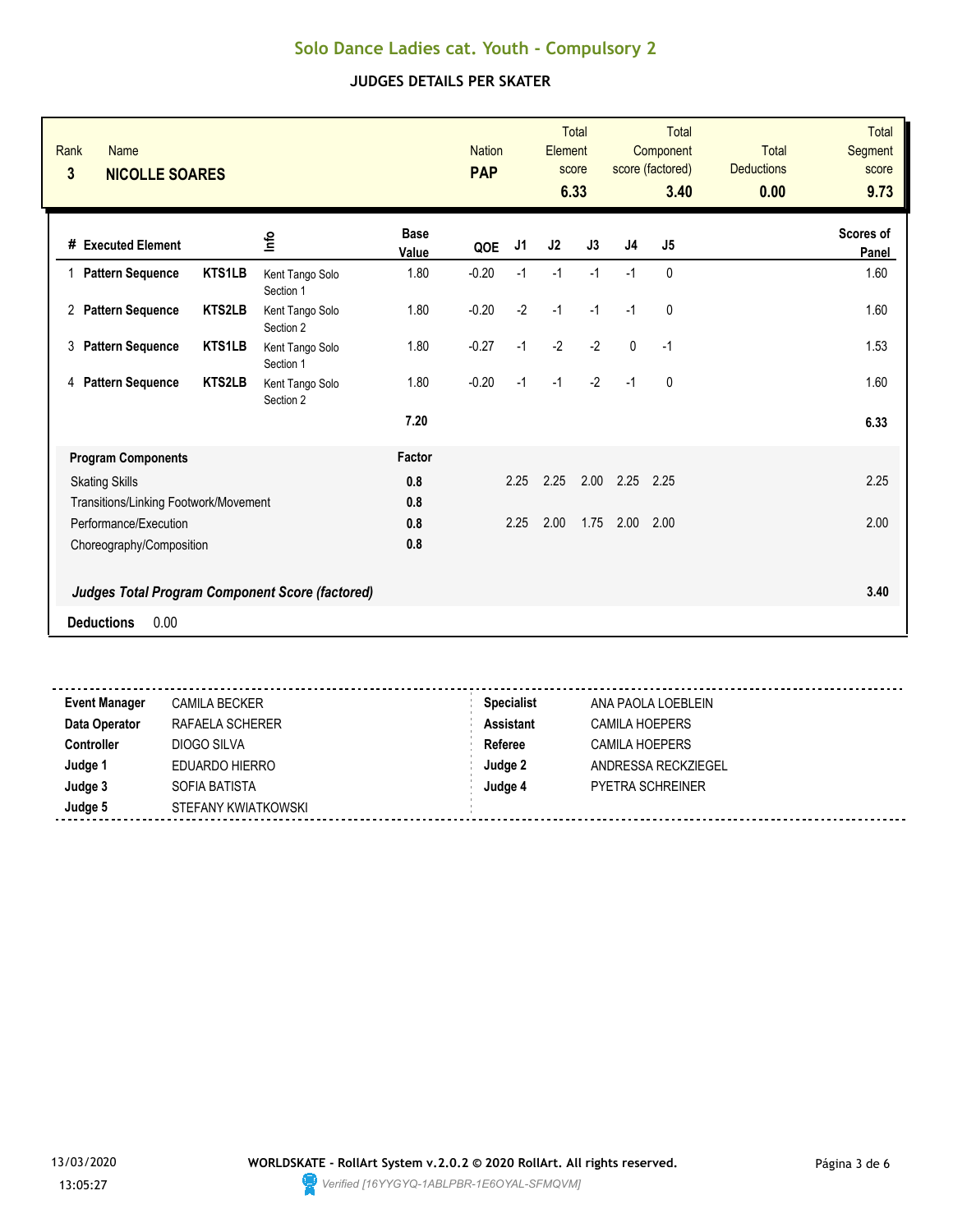| Rank<br><b>Name</b><br>4<br><b>GRAZIELE CARLOS JACOBS</b> |               |                              |                      | <b>Nation</b><br><b>CEM</b> |      | Element     | <b>Total</b><br>score<br>5.00 |              | <b>Total</b><br>Component<br>score (factored)<br>3.66 | <b>Total</b><br><b>Deductions</b><br>0.00 | <b>Total</b><br>Segment<br>score<br>8.66 |
|-----------------------------------------------------------|---------------|------------------------------|----------------------|-----------------------------|------|-------------|-------------------------------|--------------|-------------------------------------------------------|-------------------------------------------|------------------------------------------|
| # Executed Element                                        |               | ۴ů                           | <b>Base</b><br>Value | QOE                         | J1   | J2          | J3                            | J4           | J5                                                    |                                           | Scores of<br>Panel                       |
| 1 Pattern Sequence                                        | <b>KTS1LB</b> | Kent Tango Solo<br>Section 1 | 1.80                 | $-0.07$                     | $-1$ | $\mathbf 0$ | $-1$                          | $\mathbf{0}$ | 0                                                     |                                           | 1.73                                     |
| 2 Pattern Sequence                                        | <b>KTS2LB</b> | Kent Tango Solo<br>Section 2 | 1.80                 | $-0.13$                     | $-1$ | $-1$        | $-2$                          | $\mathbf{0}$ | 0                                                     |                                           | 1.67                                     |
| <b>Pattern Sequence</b><br>3                              | <b>NLPD</b>   | No Level Pattern Dance       | 0.00                 | 0.00                        | $-1$ | $-1$        | $-2$                          | $-1$         | $\bigcirc$                                            |                                           | 0.00                                     |
| <b>Pattern Sequence</b><br>4                              | <b>KTS2LB</b> | Kent Tango Solo<br>Section 2 | 1.80                 | $-0.20$                     | $-1$ | $-1$        | $-2$                          | $-1$         | 0                                                     |                                           | 1.60                                     |
|                                                           |               |                              | 5.40                 |                             |      |             |                               |              |                                                       |                                           | 5.00                                     |
| <b>Program Components</b>                                 |               |                              | Factor               |                             |      |             |                               |              |                                                       |                                           |                                          |
| <b>Skating Skills</b>                                     |               |                              | 0.8                  |                             | 2.50 | 2.75        | 2.50                          | 2.50         | 2.25                                                  |                                           | 2.50                                     |
| Transitions/Linking Footwork/Movement                     |               |                              | 0.8                  |                             |      |             |                               |              |                                                       |                                           |                                          |
| Performance/Execution                                     |               |                              | 0.8                  |                             | 2.25 | 2.25        | 1.75                          | 2.00         | 2.00                                                  |                                           | 2.08                                     |
| Choreography/Composition                                  |               |                              | 0.8                  |                             |      |             |                               |              |                                                       |                                           |                                          |
| <b>Judges Total Program Component Score (factored)</b>    |               |                              |                      |                             |      |             |                               |              |                                                       |                                           | 3.66                                     |
| 0.00<br><b>Deductions</b>                                 |               |                              |                      |                             |      |             |                               |              |                                                       |                                           |                                          |
|                                                           |               |                              |                      |                             |      |             |                               |              |                                                       |                                           |                                          |

| <b>Event Manager</b> | <b>CAMILA BECKER</b> | <b>Specialist</b> | ANA PAOLA LOEBLEIN      |  |
|----------------------|----------------------|-------------------|-------------------------|--|
| Data Operator        | RAFAELA SCHERER      | Assistant         | <b>CAMILA HOEPERS</b>   |  |
| Controller           | DIOGO SILVA          | Referee           | <b>CAMILA HOEPERS</b>   |  |
| Judge 1              | EDUARDO HIERRO       | Judge 2           | ANDRESSA RECKZIEGEL     |  |
| Judge 3              | SOFIA BATISTA        | Judge 4           | <b>PYETRA SCHREINER</b> |  |
| Judge 5              | STEFANY KWIATKOWSKI  |                   |                         |  |
|                      |                      |                   |                         |  |

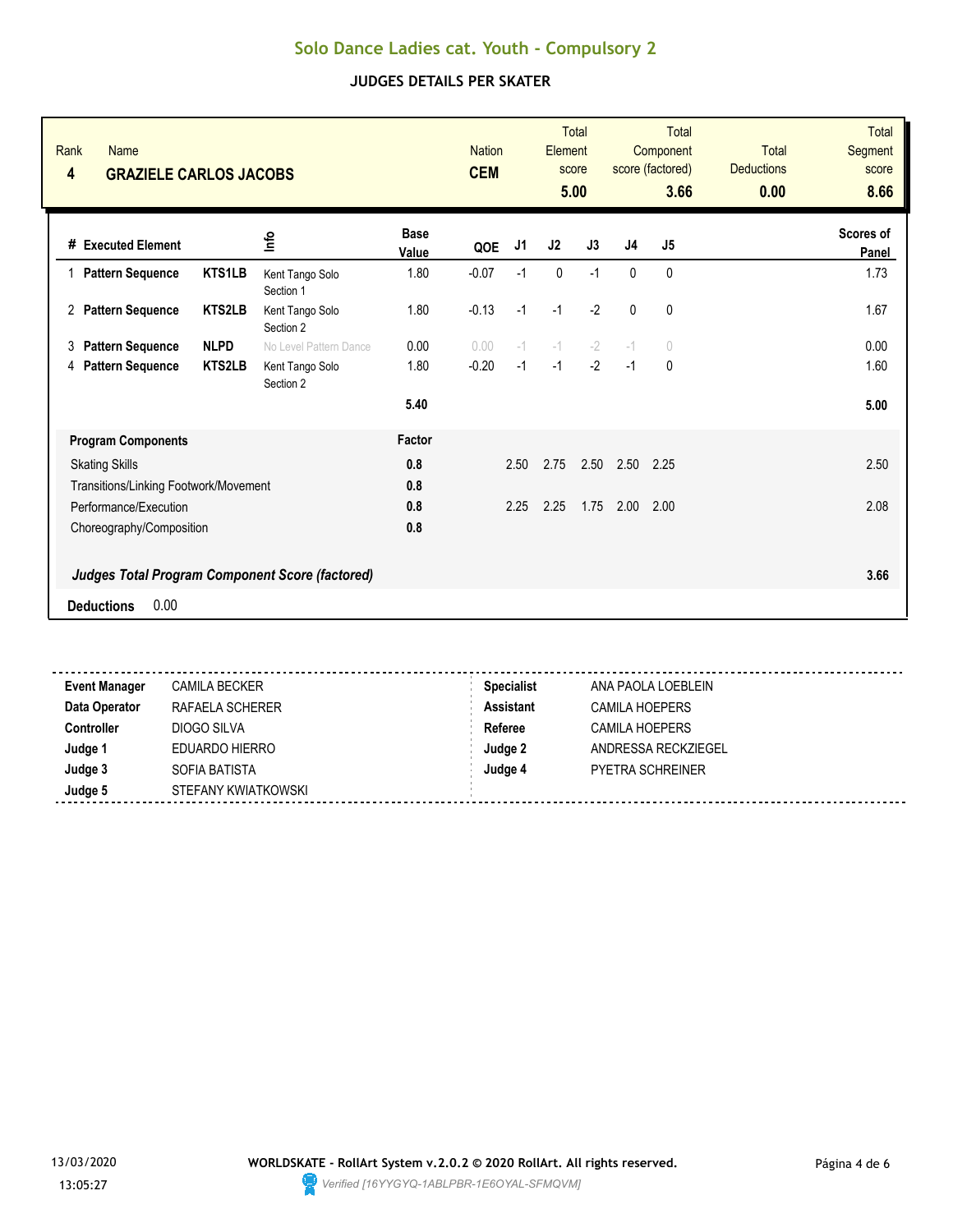| Rank<br><b>Name</b><br>5<br><b>SOPHIA EICH</b>         |                              |                      | <b>Nation</b><br><b>CXL</b> |      | Element        | <b>Total</b><br>score<br>4.87 |                | <b>Total</b><br>Component<br>score (factored)<br>3.60 | <b>Total</b><br><b>Deductions</b><br>0.00 | <b>Total</b><br><b>Segment</b><br>score<br>8.47 |
|--------------------------------------------------------|------------------------------|----------------------|-----------------------------|------|----------------|-------------------------------|----------------|-------------------------------------------------------|-------------------------------------------|-------------------------------------------------|
| # Executed Element                                     | 을                            | <b>Base</b><br>Value | QOE                         | J1   | J <sub>2</sub> | J3                            | J <sub>4</sub> | J <sub>5</sub>                                        |                                           | Scores of<br>Panel                              |
| <b>KTS1LB</b><br><b>Pattern Sequence</b><br>1          | Kent Tango Solo<br>Section 1 | 1.80                 | $-0.13$                     | $-1$ | $-1$           | $\Omega$                      | $-1$           | $+1$                                                  |                                           | 1.67                                            |
| <b>NLPD</b><br><b>Pattern Sequence</b><br>$^{2}$       | No Level Pattern Dance       | 0.00                 | 0.00                        | $-2$ | $-1$           | $-3$                          | $-2$           | $-1$                                                  |                                           | 0.00                                            |
| <b>KTS1LB</b><br><b>Pattern Sequence</b><br>3          | Kent Tango Solo<br>Section 1 | 1.80                 | $-0.20$                     | $-1$ | $-2$           | $-1$                          | $-1$           | $\mathbf{0}$                                          |                                           | 1.60                                            |
| <b>KTS2LB</b><br><b>Pattern Sequence</b><br>4          | Kent Tango Solo<br>Section 2 | 1.80                 | $-0.20$                     | $-1$ | $-1$           | $-1$                          | $-1$           | $\mathbf{0}$                                          |                                           | 1.60                                            |
|                                                        |                              | 5.40                 |                             |      |                |                               |                |                                                       |                                           | 4.87                                            |
| <b>Program Components</b>                              |                              | Factor               |                             |      |                |                               |                |                                                       |                                           |                                                 |
| <b>Skating Skills</b>                                  |                              | 0.8                  |                             | 2.00 | 2.25           | 2.25                          | 2.25           | 2.25                                                  |                                           | 2.25                                            |
| Transitions/Linking Footwork/Movement                  |                              | 0.8                  |                             |      |                |                               |                |                                                       |                                           |                                                 |
| Performance/Execution                                  |                              | 0.8                  |                             | 2.25 | 2.25           | 2.25                          | 2.25           | 2.25                                                  |                                           | 2.25                                            |
| Choreography/Composition                               |                              | 0.8                  |                             |      |                |                               |                |                                                       |                                           |                                                 |
| <b>Judges Total Program Component Score (factored)</b> |                              |                      |                             |      |                |                               |                |                                                       |                                           | 3.60                                            |
| 0.00<br><b>Deductions</b>                              |                              |                      |                             |      |                |                               |                |                                                       |                                           |                                                 |
|                                                        |                              |                      |                             |      |                |                               |                |                                                       |                                           |                                                 |

| <b>Event Manager</b> | <b>CAMILA BECKER</b> | <b>Specialist</b> | ANA PAOLA LOEBLEIN      |
|----------------------|----------------------|-------------------|-------------------------|
| Data Operator        | RAFAELA SCHERER      | <b>Assistant</b>  | CAMILA HOEPERS          |
| Controller           | DIOGO SILVA          | Referee           | CAMILA HOEPERS          |
| Judge 1              | EDUARDO HIERRO       | Judge 2           | ANDRESSA RECKZIEGEL     |
| Judge 3              | SOFIA BATISTA        | Judge 4           | <b>PYETRA SCHREINER</b> |
| Judge 5              | STEFANY KWIATKOWSKI  |                   |                         |
|                      |                      |                   |                         |